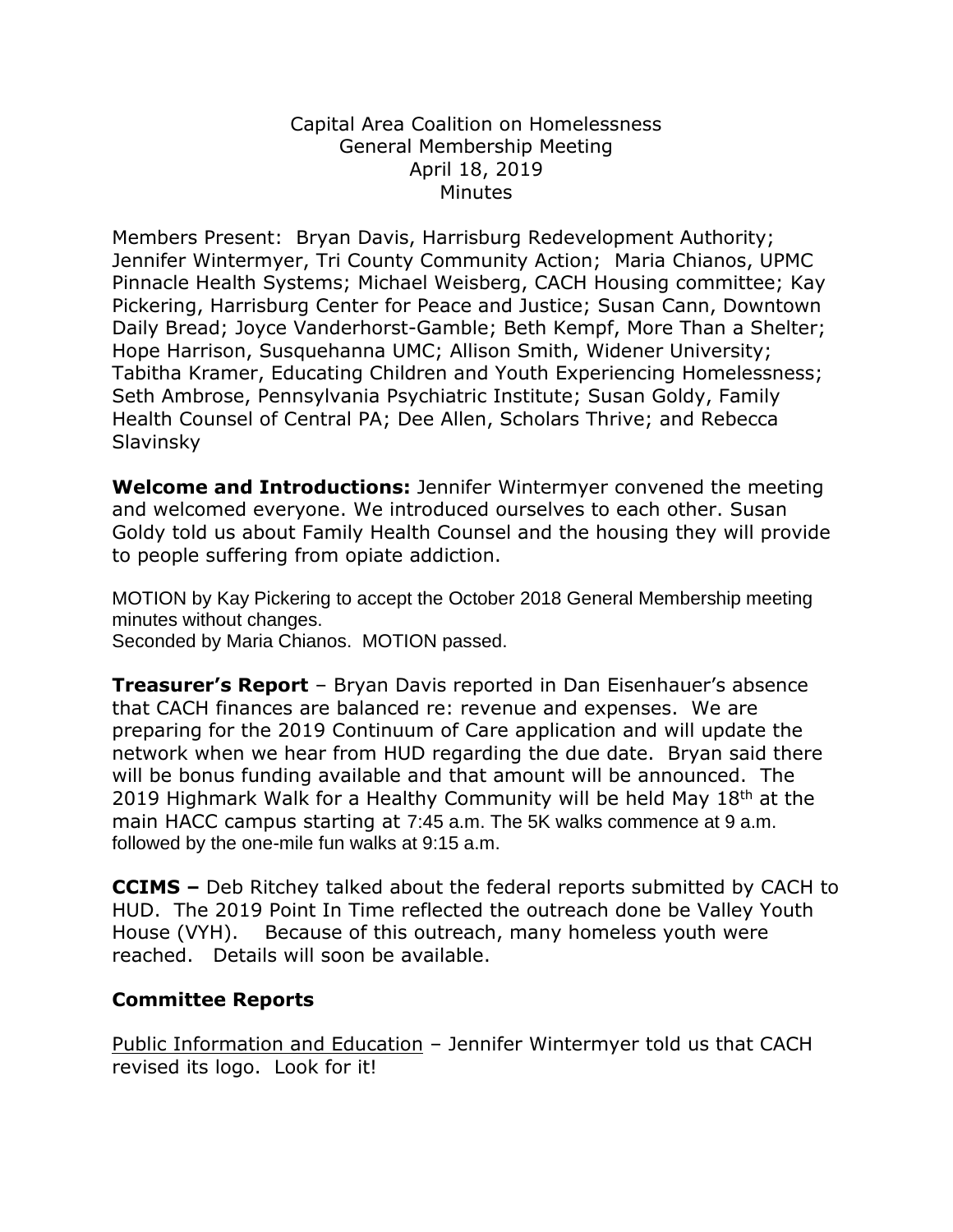Homeless Prevention – Maria Chianos reported that at the committee's February meeting Karen Snyder from UPMC Pinnacle Health Systems spoke. The hospital is identifying the number of homeless people using its emergency services. UPMC recognizes the need for transitional care for the people. At today's committee meeting, Randi Yeager from Dauphin County Human Services spoke about the prison discharge planning needed countywide. The county is considering hiring a diversion specialist. She talked about a new recovery house in Millersburg, a drug and alcohol facility in Pennbrook, and a new county program to provide mental health and drug and alcohol treatment to incarcerated people. Randi has also met with the housing committee of the Capital Region Ex-offenders Support Coalition. The committee is considering the planning of a regional conference on discharge policies.

Service Delivery/Data Collection – Kay Pickering reported that the committee is re-educating itself on Objective 4 of CACH's consolidated plan. Trainings are planned; details to follow. Tabitha Kramer told us that the 2017-18 homeless student population  $= 1602$  countywide. She will research the question about the status of these youth staying in school. Susan Cann said the Winter Overnight Shelter went well, reminding us that Downtown Daily Bread (DDB) has 40 beds for homeless men. The average served was 43 a night; with a total season count  $= 219$ . There were three nights during the season when men had to be turned away. During really cold days, the day shelter extended its hours. The shelter had a 50% increase in the number of visits to the day shelter from 2017 to 2018. We discussed whether it was an increase in homelessness or an increase in awareness about homelessness. Kay said this is in light of the fact that some homeless people with not use DDB.

Homeless Youth – Dee Allen told us about her THRIVE program working with VYH to provide 18 months of transitional housing to homeless youth. They have obstacles in getting funding for photo identification.

Housing – Mike Weisberg said the Chuck Gassert retired from chairing this committee. Great job, Chuck! Mike said Chuck should be nominated volunteer of the year. He said that the Housing Authority of Dauphin County received 145 referrals for the 41 811 housing units for people with disabilities. Some procedures must be developed specific to handling referrals and developing a waiting list. Bryan Davis said homeless people must be in HMIS to access 811 housing. The committee is working on getting the Harrisburg Housing Authority (HHA) to have a procedure for prioritizing homeless people for housing placement. Mike described the landlord mitigation fund. He wants to expand committee membership to include others working on housing. Related to housing, we discussed the